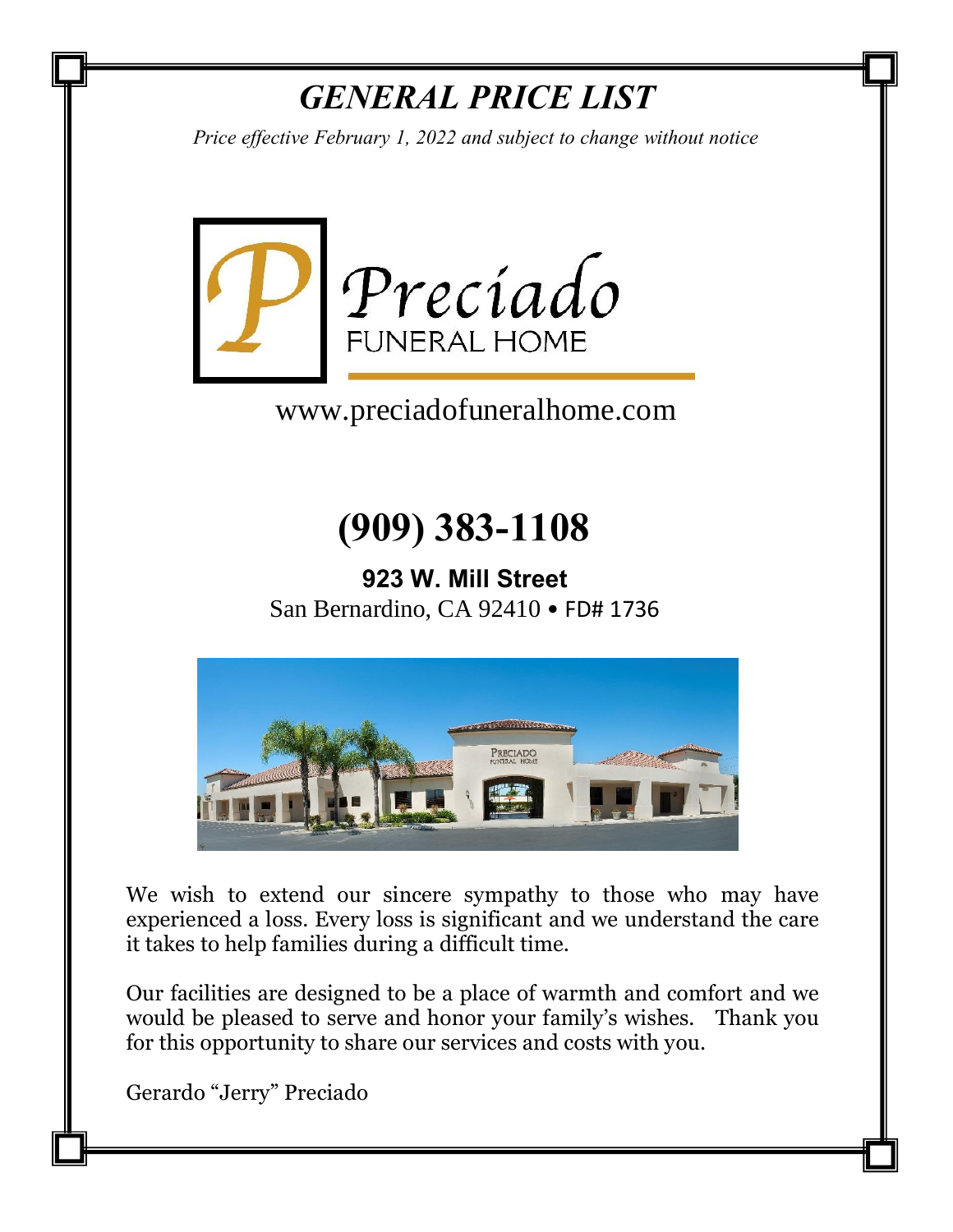Prior to the drafting of any contract for goods or services, the responsible party or the decedent is survivor who is handling the funeral arrangements is entitled to receive a copy of any preneed agreement in the possession of the funeral establishment that has been signed and paid for, in full or in part, by or on behalf of the decedent.

The goods and services shown below are those we can provide to our customers. You may choose only the items you desire. However, any funeral arrangements you select will include a charge for our basic services. If legal or other requirements mean you must buy any items you did not specifically ask for, we will explain the reason in writing on the statement we provide describing the funeral goods and services you selected.





*Chapel Play Ground*

# **Price List Selections**

We offer funeral packages that have been designed with various price points that include both merchandise and services grouped together. Funeral Packages declare most of the associated cost of a funeral, however additional items such as sales tax, newspaper notices, etc. may increase the listed price. Substitutions are welcomed within each package as long as the substitution maintains the original value of the package. Funeral packages provide a savings of **\$700** in comparison to the same services and merchandise offered from our itemized price list.

Funeral packages may not include all items that you desire or that are necessary. We do not include items such as, hairdresser for women, mileage fees for outside our local area, motor escorts, clergy/church fees, musician fees, sales tax and services held on a weekend or holiday. Please refer to our itemized or merchandise price list for any additional items that you wish to add to a package selection.

> Daytime service-time hours - Monday - Friday 9:00AM to 4:00 PM. Evening service-times hours - Monday - Friday 4:00 PM and after Viewings - Everyday up to 9:00 PM.

**Additional fees will apply for services held on weekends and holidays**

# **Payment Policy**

Full payment must be made and received at our office prior to any rendered services. Failure to make full payment may result in a delay, postponement or cancellation services. We reserve the right to transfer decedents to our Funeral Home without prior payment. This decision is common when accommodations are not available for the decedent at the place of death.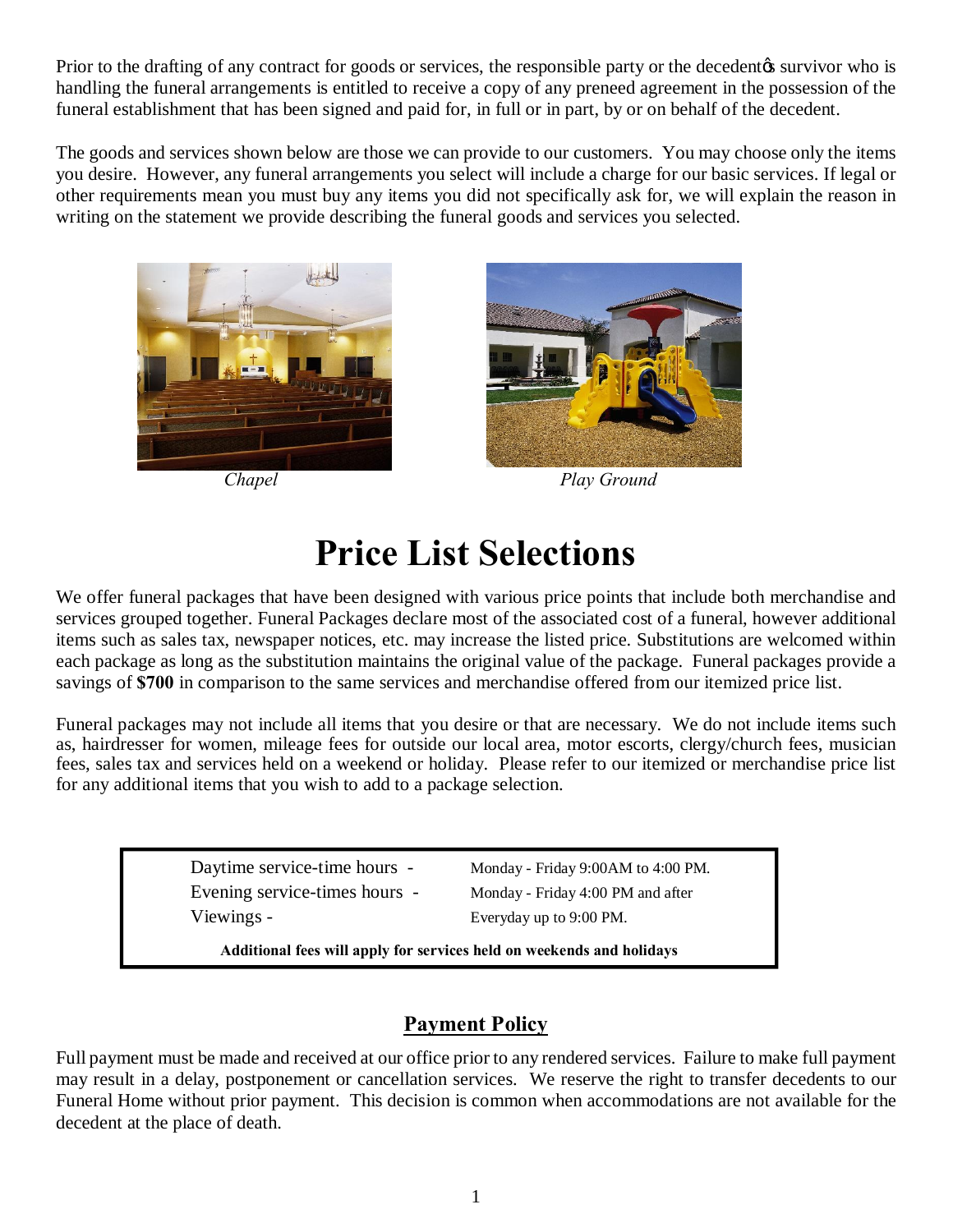# **TRADITIONAL SERVICES**

**The Service ~** All packages below include the following:

Professional services of funeral director and staff Transfer of decedent to funeral home from place of death with local area mileage Viewing or visitation held at our funeral home, up to 4 hours Funeral Service held at our chapel or a church Committal service at cemetery Transportation of decedent in funeral coach to service location(s) with local area mileage Transportation of floral arrangements with local area mileage (one transport vehicle only) Arrangement and coordination of funeral ceremony Procurement of the death certificate Decedent care ~ embalming, dressing, cosmetology Local area mileage within a 20 mile radius, excess mileage will be determined by a mileage rate chart

## **ELEGANCE PACKAGE**

**Merchandise:** Choice of Casket from our Elegance Line, Alameda Flower Collection, Limousine, Premium Register Book & Memorial Folders, Two Certified Copies of the Death Certificate and Permit for Burial **Total With \$700. Savings \$ 12,960.**

# **TRADITION PACKAGE**

**Merchandise:** Choice of Casket from our Tradition Line, Alameda Flower Collection, Limousine, Premium Register Book & Memorial Folders, Two Certified Copies of the Death Certificate and Permit for Burial. **Total With \$700. Savings \$ 9,560.** \$ 9,560.

# **REMEMBRANCE PACKAGE**

**Merchandise:** Choice of Casket from our Remembrance Line, Spring Garden Casket Spray, Basic Register Book & Memorial Folders, Two Certified Copies of the Death Certificate, Permit for Burial and Permit for Burial. **Total With \$700. Savings \$ 7,750.**

**SERENITY PACKAGE**

**Merchandise:** Choice of Casket from our Serenity Line, Medford Casket Spray, Basic Register Book & Memorial Folders, Two Certified Copies of the Death Certificate, Permit for Burial. **Total With \$700. Savings \$7,280.**

## **HARMONY PACKAGE**

**Merchandise:** Choice of Casket from our Harmony Line, Basic Register Book & Memorial Folders, Two Certified Copies of the Death Certificate, Permit for Burial. **Total With \$700. Savings \$ 6,650.** \$ 6,650.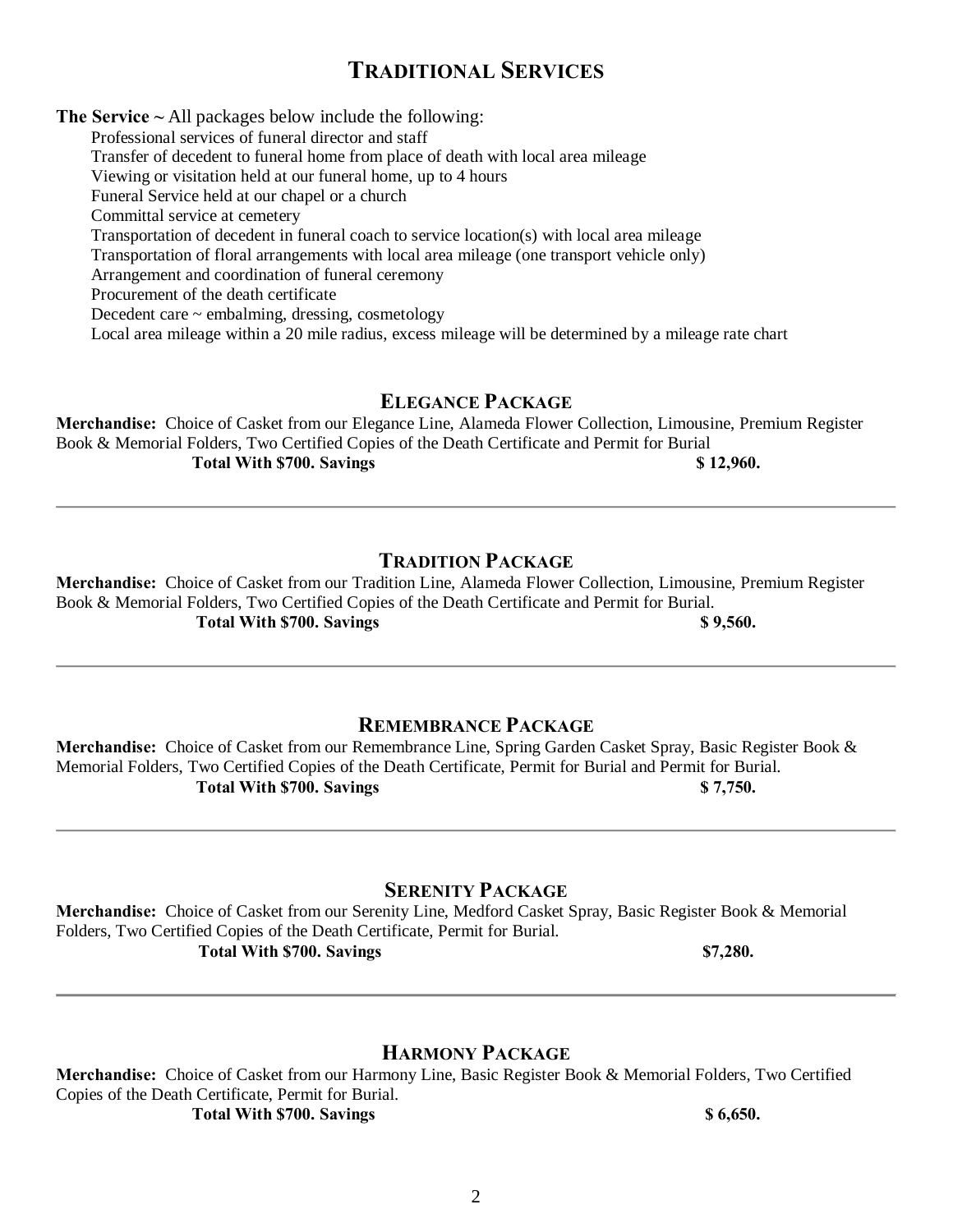# **FUNERAL SERVICES AT CHURCH WITH CREMATION**

**The Service ~** All packages below include the following: Professional services of funeral director and staff Transfer of decedent to funeral home from place of death with local area mileage Viewing or visitation held at our funeral home, up to 4 hours Funeral Service held at a church Transportation of decedent in funeral coach with local area mileage Transportation of floral arrangements with local area mileage (one transport vehicle only) Arrangement and coordination of funeral ceremony Procurement of the death certificate Decedent care  $\sim$  embalming, dressing, cosmetology Transportation of decedent to crematory in a non-funeral vehicle Local area mileage within a 20 mile radius, excess mileage will be determined by a mileage rate chart

Cremation performed at our convenience

#### **TRINITY "CHURCH" PACKAGE WITH CREMATION**

**Merchandise:** Choice of Casket from our Trinity Line, Alameda Flower Collection, Limousine, Premium Register Book & Memorial Folders, Two Certified Copies of the Death Certificate, Permit for Cremation.

**Total With \$700. Savings 6.60. \$2,660. \$2,660.** 

### **TRANQUILITY "CHURCH" PACKAGE WITH CREMATION**

**Merchandise:** Choice of Casket from our Tranquility Line, Spring Garden Casket Spray, Basic Register Book & Memorial Folders, Two Certified Copies of the Death Certificate, Permit for Cremation. **Total With \$700. Savings \$ 7,850.**

### **REFLECTIONS "CHURCH" PACKAGE WITH CREMATION**

**Merchandise:** Choice of Casket from our Reflections Line, Medford Casket Spray, Basic Register Book & Memorial Folders, Two Certified Copies of the Death Certificate, Permit for Cremation.

**Total With \$700. Savings \$ 7,380.**

# **PATINA "CHURCH" PACKAGE WITH CREMATION**

**Merchandise:** Choice of Casket from our Patina Line, Basic Register Book & Memorial Folders, Two Certified Copies of the Death Certificate, Permit for Cremation.

**Total With \$700. Savings 6,550. \$ 6,550.**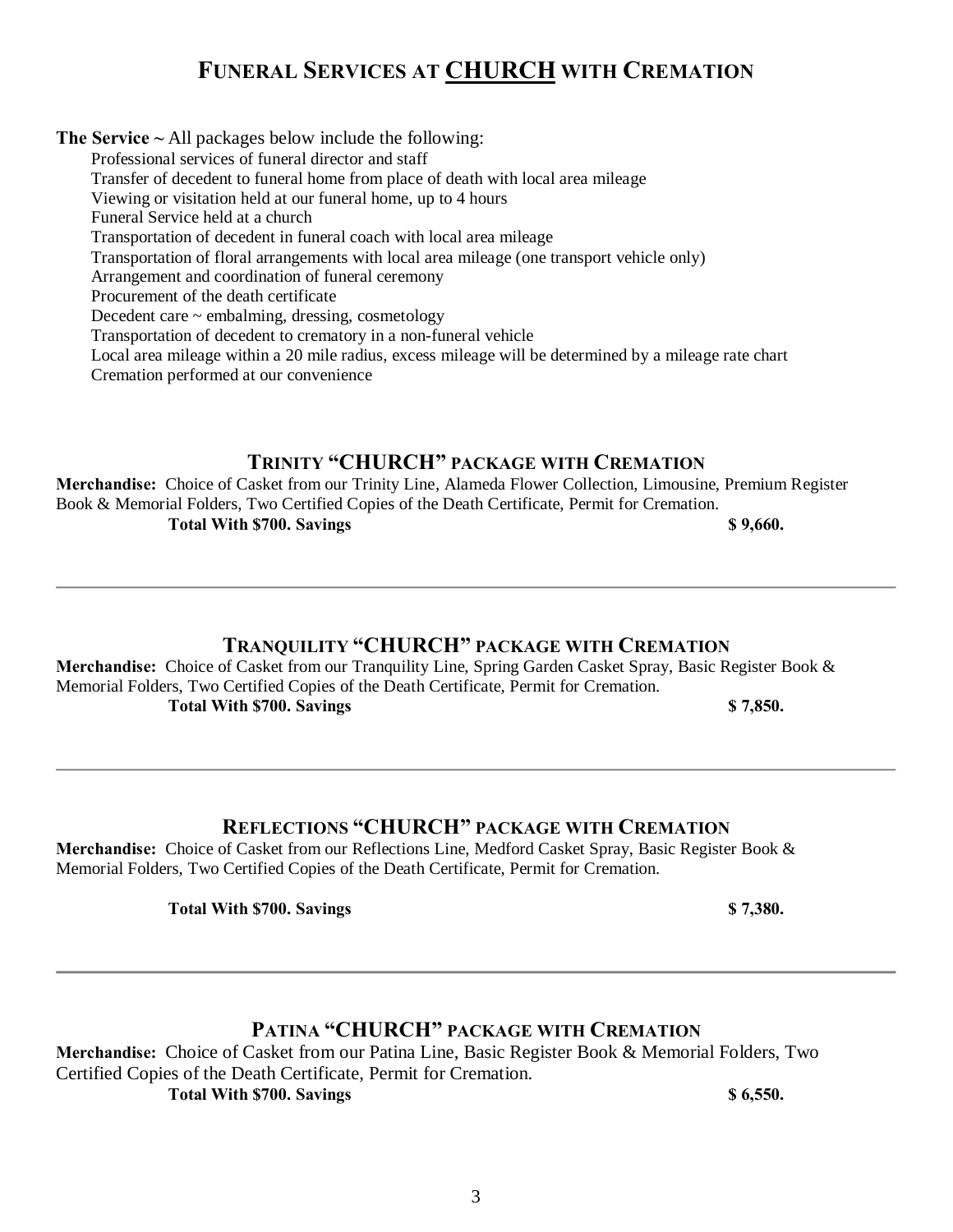# **FUNERAL SERVICES AT CHAPEL WITH CREMATION**

**The Service ~** All packages below include the following:

Professional services of funeral director and staff

Transfer of decedent to funeral home from place of death with local area mileage

Viewing or visitation held at our funeral home, up to 4 hours

Funeral Service held at our chapel

Arrangement and coordination of funeral ceremony

Procurement of the death certificate

Decedent care ~ embalming, dressing, cosmetology

Transportation of decedent to crematory in a non-funeral vehicle

Local area mileage within a 20 mile radius, excess mileage will be determined by a mileage rate chart

Cremation performed at our convenience

# **TRINITY "CHAPEL" PACKAGE WITH CREMATION**

**Merchandise:** Choice of Casket from our Trinity Line, Alameda Flower Collection, Limousine, Premium Register Book & Memorial Folders, Two Certified Copies of the Death Certificate, Permit for Cremation. **Total With \$700. Savings \$ 8,910.**

# **TRANQUILITY "CHAPEL" PACKAGE WITH CREMATION**

**Merchandise:** Choice of Casket from our Tranquility Line, Spring Garden Casket Spray, Basic Register Book & Memorial Folders, Two Certified Copies of the Death Certificate, Permit for Cremation. **Total With \$700. Savings \$ 7,100.**

# **REFLECTIONS "CHAPEL" PACKAGE WITH CREMATION**

**Merchandise:** Choice of Casket from our Reflections Line, Medford Casket Spray, Basic Register Book & Memorial Folders, Two Certified Copies of the Death Certificate, Permit for Cremation. **Total With \$700. Savings 86,630.** 

# **PATINA "CHAPEL" PACKAGE WITH CREMATION**

**Merchandise:** Choice of Casket from our Patina Line, Basic Register Book & Memorial Folders, Two Certified Copies of the Death Certificate, Permit for Cremation. **Total With \$700. Savings \$ 5,800.**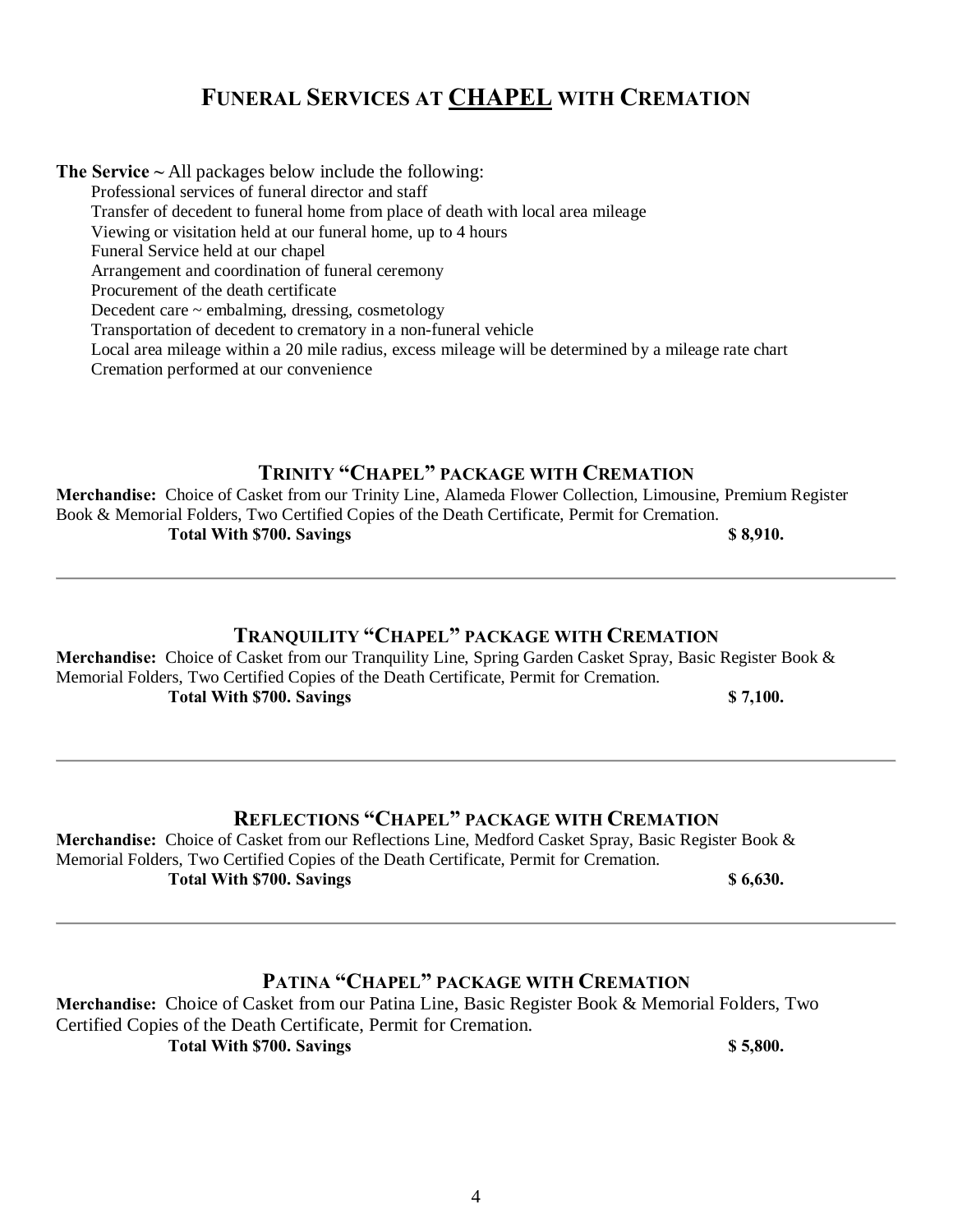#### **PRECIADO FUNERAL HOME 923 W. Mill Street, San Bernardino, California 92410 (909) 383-1108 FD# 1736**

# **CASKET SELECTIONS INCLUDED WITH PACKAGES**

#### **"THERE IS NO EVIDENCE THAT ANY CASKET REPRESENTED AS HAVING PROTECTIVE FEATURES, WHICH MAY INCLUDE A GASKET, WILL PRESERVE HUMAN REMAINS."**

| <b>MODEL</b><br><b>MATERIAL</b>                                                                                                                           | <b>NAME</b>                                                                                                  | <b>EXTERIOR DESCRIPTION, INTERIOR COLOR</b>                                                                                                                                                                                                                                                                                                                                                                                                                                            | <b>PRICE</b>                                                                 |
|-----------------------------------------------------------------------------------------------------------------------------------------------------------|--------------------------------------------------------------------------------------------------------------|----------------------------------------------------------------------------------------------------------------------------------------------------------------------------------------------------------------------------------------------------------------------------------------------------------------------------------------------------------------------------------------------------------------------------------------------------------------------------------------|------------------------------------------------------------------------------|
| *Mahogany<br>Cherry                                                                                                                                       | <b>NAVARE</b><br>(H48097)<br><b>WINFIELD</b><br>(71006919)                                                   | "ELEGANCE"<br>medium exterior, tailored silver beige velvet interior<br>high polished dark cherrytone ext., almond velvet int.                                                                                                                                                                                                                                                                                                                                                         | 6,695.<br>6,695.                                                             |
| *Pecan<br>*Poplar<br>*Poplar<br>$*(G)18$ Gauge<br>502<br>$*(G)18$ Gauge<br>887<br>$*(G)18$ Gauge<br>547<br>$*(G)18$ Gauge<br>843<br>$*(G)18$ Gauge<br>887 | SEBRING (71085765)<br>DAKOTA (71085784)<br>BRISTOL (H41210)<br>MIDNIGHT BLUE (A08179)<br>PATRIOT (A08467)    | "TRADITION"<br>dark ext. with satin finish, white brocade interior<br>medium exterior, khaki basketweave interior<br>dark exterior, rosetan bellaire crepe interior<br>BRUSHED HYACINTH (A05017) pink exterior, pink bellaire crepe interior<br>õKEYSTONEö ROLLEX BRUSHED (A08969) charcoal ext., silver basketweave int.<br>MEADOW MERLOT (A05185) violet ext, orchid bellaire crepe int.<br>blue exterior, rosetan bellaire crepe interior<br>ebony exterior, uniform black interior | 3,295.<br>3,295.<br>3,295.<br>3,295.<br>3,295.<br>3,295.<br>3,295.<br>3,295. |
| *Veneer<br>VC11<br>1058<br>$*(G)20$ Gauge<br>$*(G)18$ Gauge<br>515<br>$*(G)20$ Gauge<br>164<br>$*(G)20$ Gauge<br>$*(G)20$ Gauge<br>$*(G)20$ Gauge         | SPIRIT (Apex)<br><b>EDSON ORCHID</b><br>WINGATE (71013438)<br>ROSEBUD (71006319)<br><b>REVERE (71007381)</b> | "REMEMBRANCE"<br>dark exterior, cherry tone finish, light almond velvet interior<br>õEMBRACEÖ WHITE SAND (A10252) beige exterior, crème basketweave interior<br>WILTON BUTLER (71209619) silver exterior, white crepe interior<br>orchid exterior, pink crepe interior<br>dawn gold exterior, rosetone crepe interior<br>white shaded coral exterior, pink crepe interior<br>venetian bronze exterior, rosetan crepe interior                                                          | 2,495.<br>2,495.<br>2,495.<br>2,495.<br>2,495.<br>2,495.<br>2,495.           |
| *Poplar/Veneer<br>*Veneer<br>VC12<br>$*(G)20$ Gauge<br>$*(G)20$ Gauge<br>*(G)20 Gauge<br>$*(G)20$ Gauge<br>$*(G)20$ Gauge 645                             | <b>GLASTON</b><br>(H40901)<br><b>OAKVILLE</b><br>(Apex)<br><b>JESSUP BLUE</b><br>(71065176)                  | <u>"SERENITY"</u><br>medium exterior, rosetan crepe interior<br>light ext., oak matt finish, light champagne velvet int.<br>ATLANTIC BRONZE (71010230) russet bronze exterior, rosetone crepe interior<br>blue exterior, blue crepe interior<br>JESSUP ORCHID (71079272) orchid exterior, pink crepe interior<br>MERCURY ANGEL(71007916) white shaded gold exterior, white crepe interior<br>DENNISON SILVER(712007232) silver exterior, white crepe interior                          | 2,095.<br>2,095.<br>2,095.<br>2,095.<br>2,095.<br>2,095.<br>2,095.           |
| *Poplar/Veneer<br>$*20$ Ga. (NP)<br>$*20$ Ga. (NP)<br>$*20$ Ga. (NP)<br>$*20$ Ga. (NP)<br>$*(G)20$ Gauge                                                  | (H40080)<br><b>LONKAY</b><br><b>VICEROY</b><br>(71005919)<br><b>VICEROY</b><br>(71005920)                    | "HARMONY"<br>medium exterior, white satin interior<br>silver hammertex exterior, white crepe interior<br>copper hammertex exterior, rosetone crepe int.<br>BARON 85 WHITE (71009771) white exterior, white crepe interior<br>BARON 85 SILVER (71007902) silver exterior, white crepe interior<br>COLEMAN OLIVETONE (71203553) green exterior, rosetone crepe interior                                                                                                                  | 1,795.<br>1,795.<br>1,795.<br>1,795.<br>1,795.<br>1,795.                     |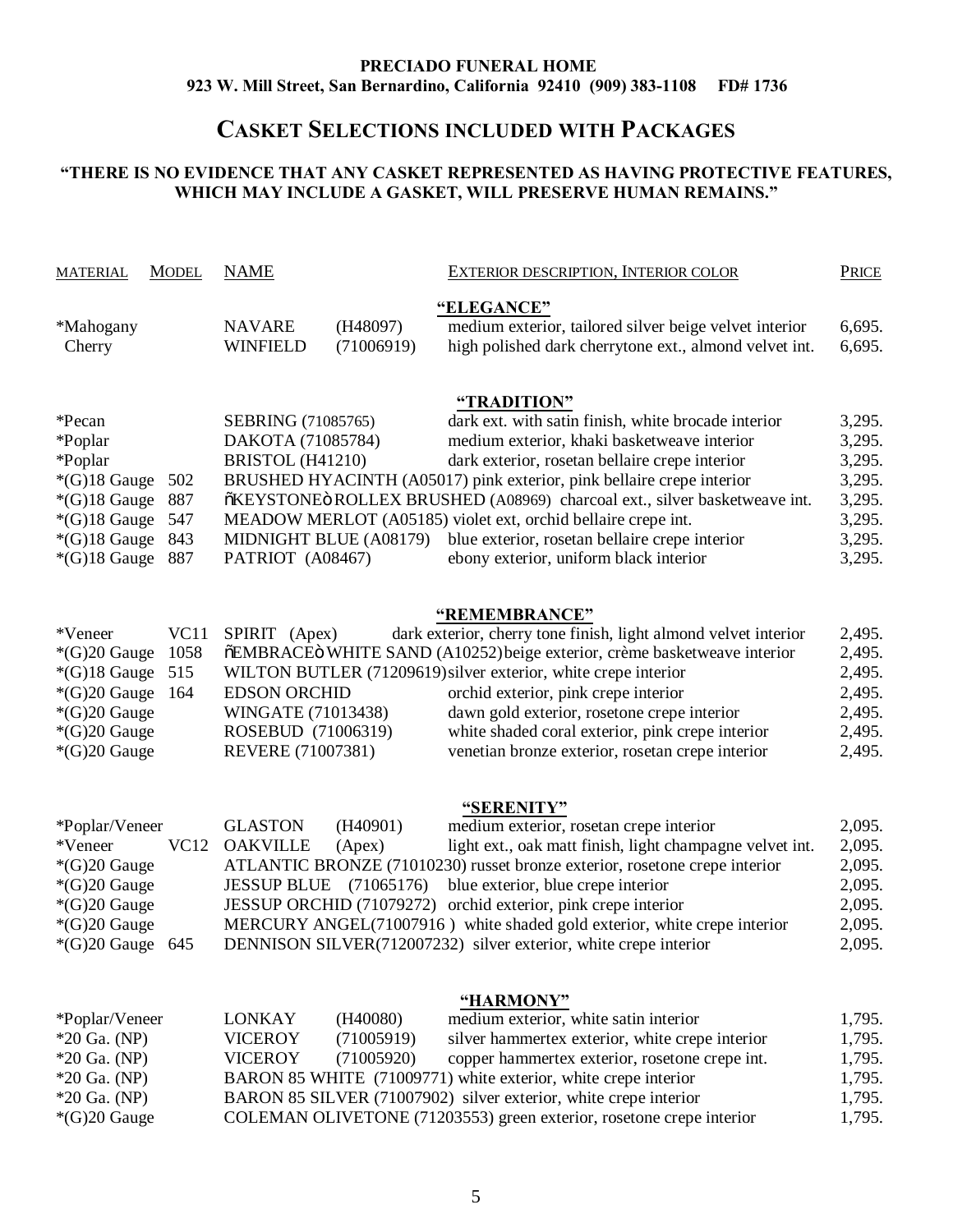| *Poplar<br>*Poplar/Veneer        | PROVINCIAL (71006936)<br><b>MADISON</b>    | (H41150)                | "TRINITY"<br>dark exterior, polished walnut finish, rosetan crepe int.<br>dark exterior, rosetan crepe interior        | 3,295.<br>3,295. |
|----------------------------------|--------------------------------------------|-------------------------|------------------------------------------------------------------------------------------------------------------------|------------------|
| *Poplar/Veneer<br>*Poplar/Veneer | <b>LAKE VIEW</b><br>WHITMIRE II (71006666) | (H40030)                | "TRANQUILITY"<br>medium exterior, rosetan crepe interior<br>dark exterior, satin walnut finish, rosetan crepe interior | 2,495.<br>2,495. |
| *Poplar/Veneer<br>*Veneer        | <b>MEREDITH</b><br><b>SIMPLICITY</b>       | (71006666)<br>(H400051) | "REFLECTIONS"<br>dark exterior, rosetan crepe interior<br>medium exterior, rosetan satin interior                      | 2,095.<br>2,095. |
| *Veneer<br>*Veneer               | <b>KENTON</b><br><b>LANCASTER</b>          | (H40235)<br>(H40230)    | "PATINA"<br>dark exterior, rosetan crepe interior<br>light exterior, rosetan crepe interior                            | 1,595.<br>1,595. |

**"TRINITY"**

# **FLOWER SELECTIONS INCLUDED WITH PACKAGES**

| <b>ALAMEDA COLLECTION</b>                 |          |
|-------------------------------------------|----------|
| Casket spray ó Carnations and Roses       | \$425.00 |
| <b>End Arrangements</b>                   | \$280.00 |
| <b>Floor Arrangement</b>                  | \$140.00 |
| Package Savings <less \$85.00=""></less>  |          |
| PASADENA CASKET SPRAY                     | \$795.00 |
| PASADENA TABLE/FLOOR ARRANGEMENT          | \$350.00 |
| SPRING GARDEN or FALL CASKET SPRAY        | \$400.00 |
| MEDFORD CASKET SPRAY                      | \$330.00 |
| FLORAL FRAME or ALAMEDA TABLE ARRANGEMENT | \$175.00 |

# **REGISTER BOOK & MEMORIAL FOLDER SELECTIONS**

| Premium Package (Register Book & Memorial Folders) | \$175.00 |
|----------------------------------------------------|----------|
| Basic Package (Register Book & Memorial Folders)   | \$125.00 |

# **ALLOWANCE TO FUNERAL PACKAGES**

#### Chapel / Church Deduction (Graveside Service only)

This is for those who do not wish to have a ceremony in our chapel or at a church. It allows a ceremony to be conducted directly at the graveside only. Less \$500.

#### Visitation & Viewing Deduction (No viewing)

This is for those who do not wish to have the casket open for viewing. We deduct the cost of embalming and viewing. However, this price also includes the adjusted cost of providing refrigeration in lieu of embalming. If you choose this allowance option, we provide dressing and proper positioning of the decedent in the casket. Cosmetics and post autopsy care will only be performed upon your request. A fee for cosmetics and post autopsy care will be incurred from our itemized price list when requested. Less \$500.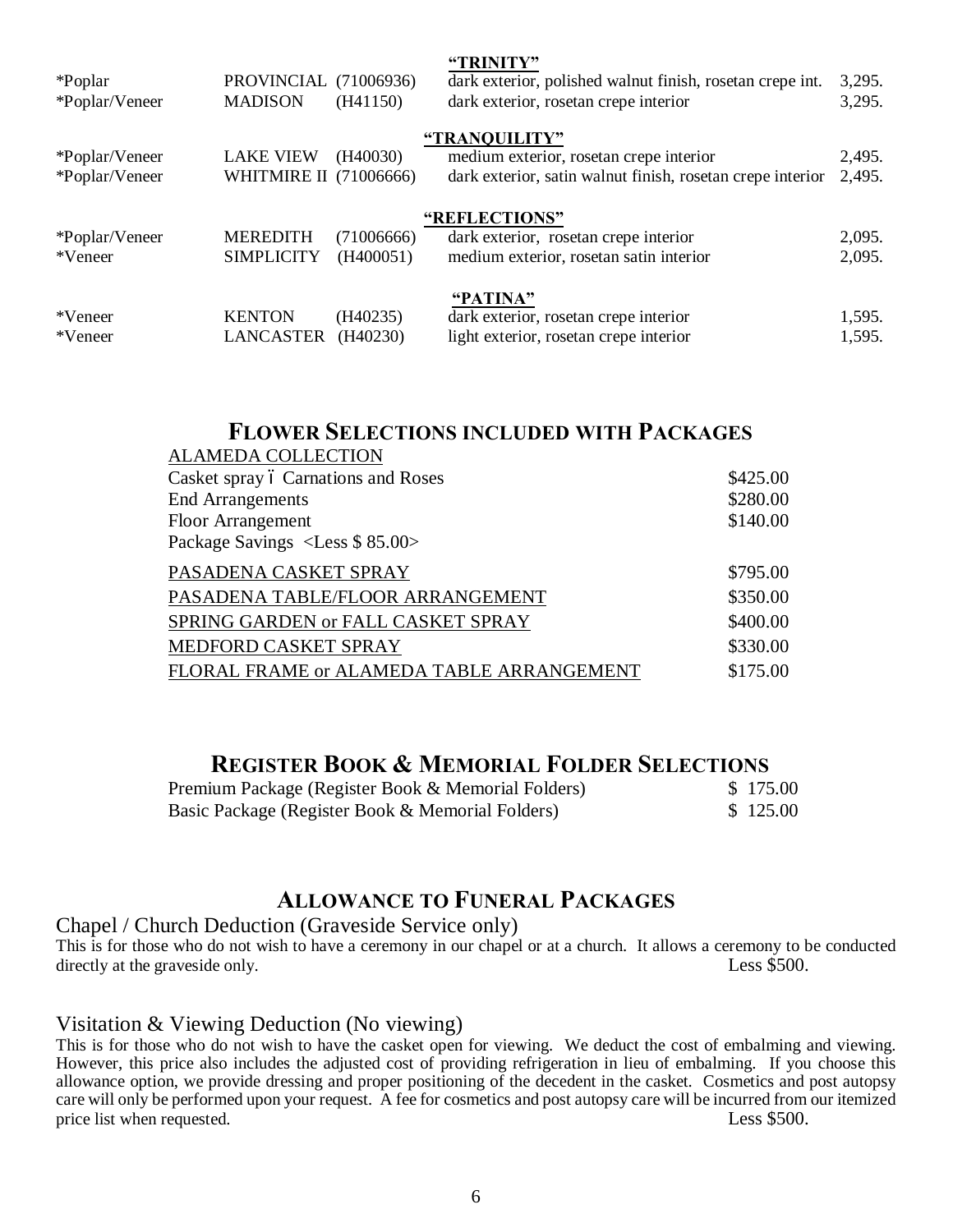# **CREMATION & MEMORIAL SERVICE PACKAGES (NO VIEWING)**

**The Service ~** All packages below include the following:

Professional services of funeral director and staff

Transfer of decedent to funeral home from place of death with local area mileage

Funeral Service held at our chapel, a church, and/or graveside (see selections below)

Arrangement and coordination of funeral ceremony

Procurement of the death certificate

Refrigeration of decedent, up to 20 days

Transfer of decedent to crematory with a non-funeral vehicle

Local area mileage within a 20 mile radius, excess mileage will be determined by a mileage rate chart Cremation performed at our convenience

#### **HONOR MEMORIAL**

(with a cemetery committal)

Memorial Service held at our chapel or church with a graveside committal service, Pasadena Table Arrangement, Limousine, Premium Register Book & Memorial Folders, Two Certified Copies of the Death Certificate, Permit for Cremation.

**Total \$ 4,675.**

#### **UNITY MEMORIAL**

Memorial Service held at our chapel or church, Floral Frame Flower Arrangement (or) Alameda Table Arrangement, Premium Register Book & Memorial Folders, Two Certified Copies of the Death Certificate, Permit for cremation. **Total \$ 3,450.**

#### **REGAL MEMORIAL**

Memorial Service held at our chapel or church, Basic Register Book & Memorial Folders, Two Certified Copies of the Death Certificate, Permit for Cremation.

**Total \$ 3,225.**

## **COMMITTAL MEMORIAL**

Memorial Service held at a cemetery, Basic Register Book & Memorial Folders, Two Certified Copies of the Death Certificate, Permit for cremation.

**Total \$ 3,175.**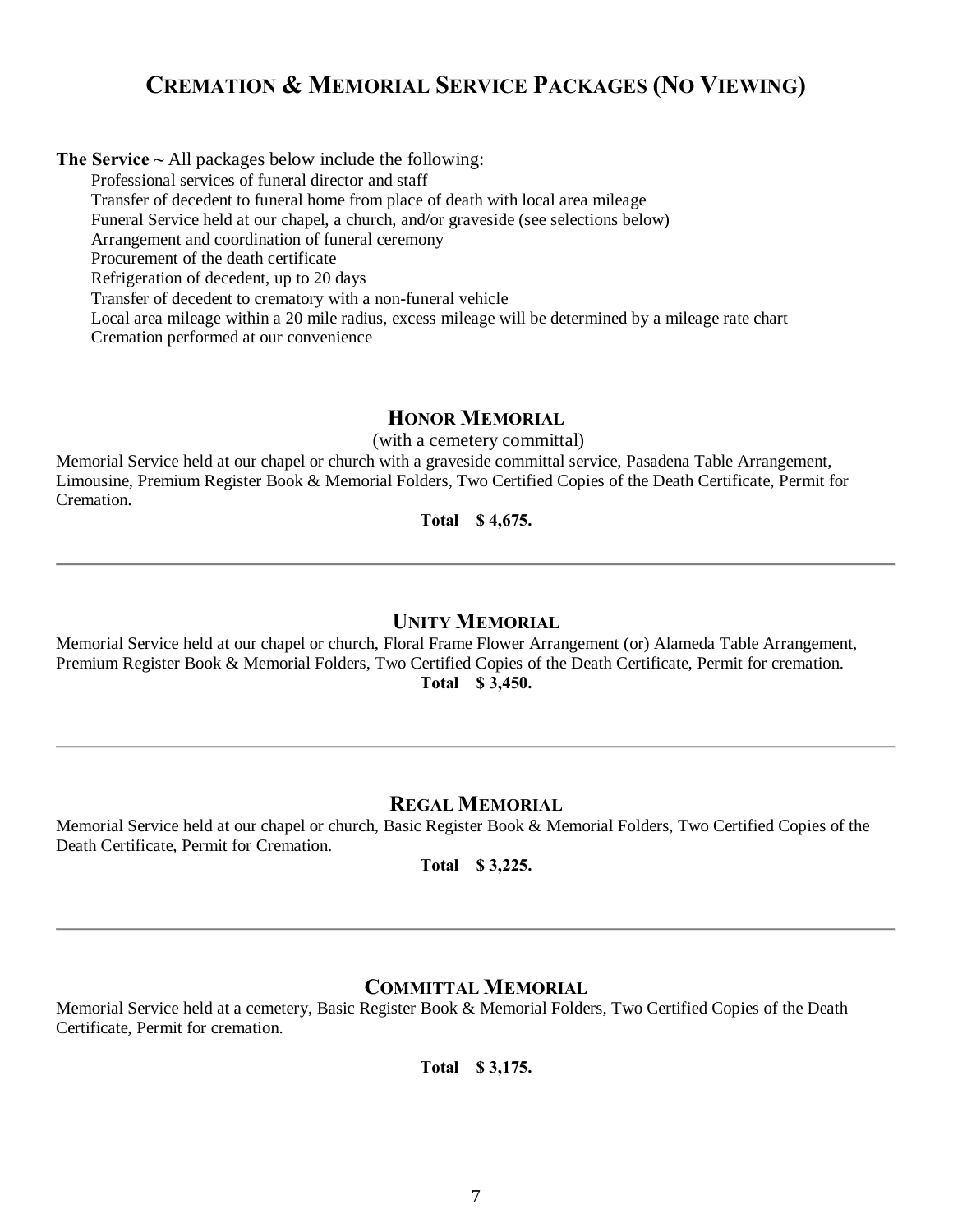### **MINIMUM SERVICES**

#### **DIRECT CREMATION (Range in price from \$ 1,225. to \$ 13,925.)**

If you want to arrange a direct cremation, you can use an alternative container. Alternative containers encase the body and can be made of materials like fiberboard or composition materials (with or without an outside covering). The containers we provide are wood and cardboard.

#### **This fee for Direct Cremation includes ~**

Professional services of funeral director and staff

Transfer of decedent to funeral home from place of death with local area mileage

Procurement of the death certificate

Refrigeration of decedent, up to 20 days (additional days are \$50 per day)

Local area mileage within a 20 mile radius (excess mileage will be determined by a mileage rate chart)

This fee *does not* include a viewing or ceremony, alternative container, California sales tax, regulatory fee, permit for disposition, certified copies of death certificate or urn.

The crematory will perform the cremation according to its schedule, within a reasonable time-frame after (1) the Doctor or Coroner has signed the death certificate and the disposition permit has been issued through EDRS, (2) mortuary has received payment, and (3) all required forms have been properly completed, signed and received by the mortuary.

For families that wish to expedite this procedure, we do offer a Priority Cremation for an additional fee. This option provides a priority over other scheduled cremations once all three requirements have been fulfilled.

Cremation with the container provided by purchaser………………………………………….……………..…… **\$ 1,225.** Cremation with alternative container (Add price of alternative container from price list) i i i i i i i i. **\$ 1,225.** Cremation with combustible casket (Add casket price from casket price list) i i i i i i i i i i i i i i i s 1,225.

# **ADDITIONAL ITEMS (CREMATION)**

Coordination of Services with Riverside National Cemetery or other entity (when we are not involved) i i i  $\therefore$  \$ 100. Oversize Cremation, 300-400 lbs = Fee of \$150, plus heavy duty container @ \$175 (additional) i i i i i ... \$ 325. Oversize Cremation,  $401-500$  lbs = Fee of \$250, plus heavy duty container @ \$175 (additional) i i i i i ... \$ 425. Oversize Cremation, 501-600 lbs = Fee of \$350, plus heavy duty container @ \$175 (additional) i i i i i ... \$ 525. Saturday, Sunday, Holiday or after hours cremation (additional) i i i i i i i i i i i i i i i i i s 900. \*Identification viewing with minimum decedent preparations, one time before 4:00 PM (30 minute max)……... \$ 250. Witness Cremation without I.D. Viewing (additional)  $f \in f \in f \in f \in f \in f \in f \in f \in f \in f \in f \in f \in g$  350. Witness Cremation with I.D. Viewing (additional) ……………………………………………………………….. \$ 600. Witness Cremation with I.D. Viewing on Saturday, Sunday, Holiday or After Hours (additional) i i i i i s1500. Scattering of cremated remains at sea (Unaccompanied) Southern California coastal areas only i i i i i i. \$ 200. Packaging and shipping of cremated remains via Registered mail (United States only, suitable urn required) í ... \$ 200. Local delivery of cremated remains at our convenience  $f \in f \in f \in f \in f \in f \in f \in f \in f \in f \in f \in g$  200. Removal & Disposal of Pacemaker ……………………………….………………………………………..……... \$ 50. Additional days of refrigeration, per day ………………………………………………………………………….. \$ 50. Placement of Cremated Remains in urn provided by family (per urn) i i i i i i i i i i i i i i i i i i s  $\frac{1}{2}$ Priority Cremation, Cremation will be handled with priority however time frames for cremation will vary due to the physiciangs or coronergs completion of the death certificate. i i i i i i i i i i i i i i i i i s  $\geq 200$ .

\*Identification viewings provide minimum preparations of the unembalmed decedent with use of I.D. room for up to 30 minutes. This option does not allow for a public viewing. If one is desired, please select from an option that includes public viewings.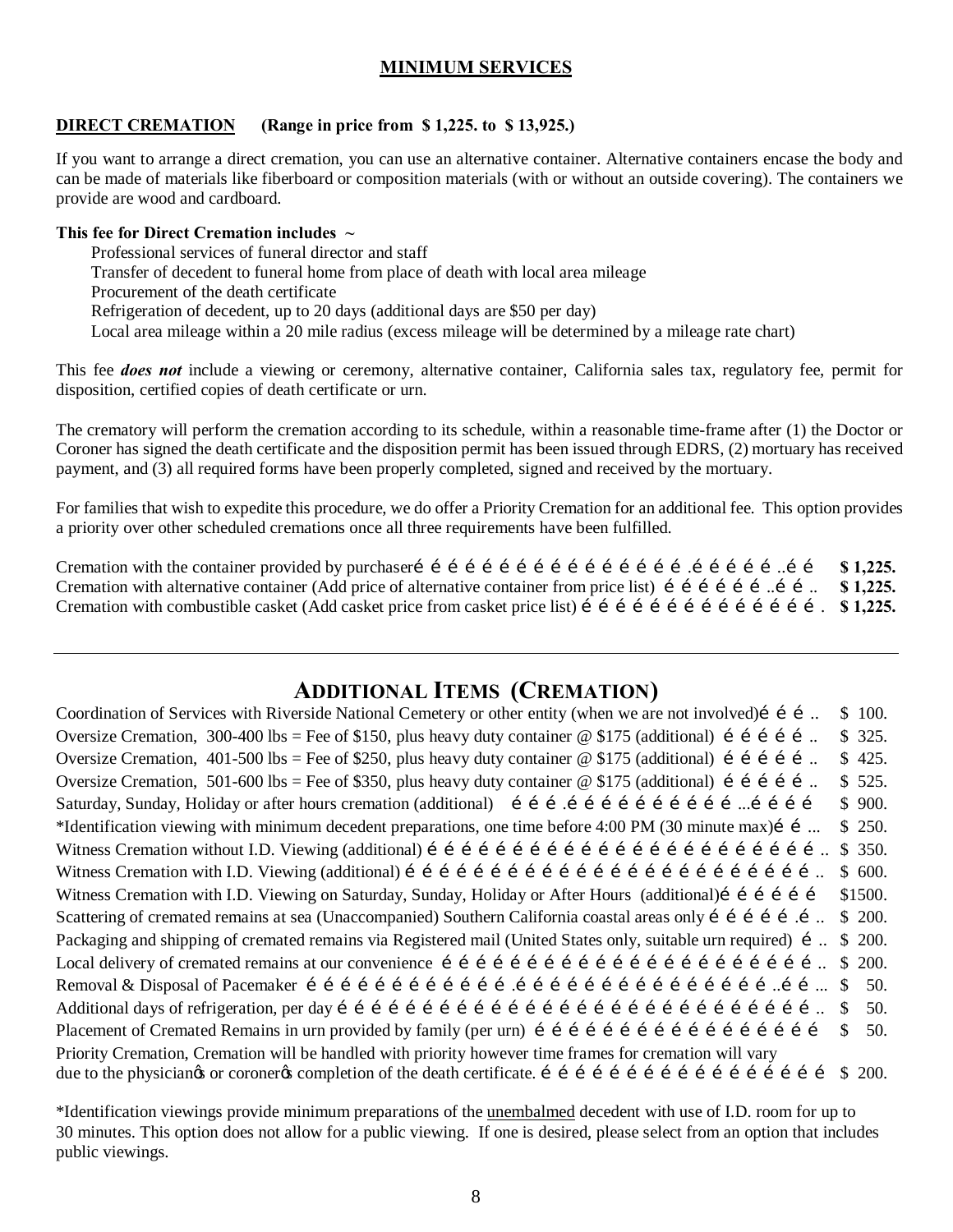#### **MINIMUM SERVICES**

#### **VIEWING ONLY**

#### **The following options include the following ~**

Professional services of funeral director and staff

Transfer of decedent to funeral home from place of death with local area mileage

Viewing or visitation held at our funeral home, up to 4 hours

Procurement of the death certificate

Decedent care ~ embalming, dressing, cosmetology

Transportation of decedent to crematory in a non-funeral vehicle

Local area mileage within a 20 mile radius, excess mileage will be determined by a mileage rate chart Cremation performed at our convenience

#### **VIEWING ONLY (with transportation to a local CEMETERY or AIRPORT)**

**Total \$ 2,470.**

#### **VIEWING ONLY (with a following CREMATION)**

**Total \$ 2,620.**

#### **DIRECT BURIALS ( Range in price from \$ 1,745. to \$ 31,745.)**

This fee includes local transfer of the decedent to our funeral home, refrigeration of decedent up to 20 days, procurement of the death certificate, preparation and filing a permit for disposition, and transportation of decedent to a local cemetery at our convenience in a non-funeral vehicle. **This selection does not allow for a funeral. When we arrive at the cemetery, the burial will immediately take place.**

| \$1,745 |
|---------|
| \$1,745 |
| \$2,440 |

#### **ADDITIONAL ITEMS**

Identification viewing ……………………………………………………………………………….….………… **\$ 250.**

Identification viewings provide minimum preparations of the unembalmed decedent with use of I.D. room for up to 30 minutes for the immediate family only. *This option DOES NOT allow for a public viewing*. If one is desired, please select from an option that includes public viewings.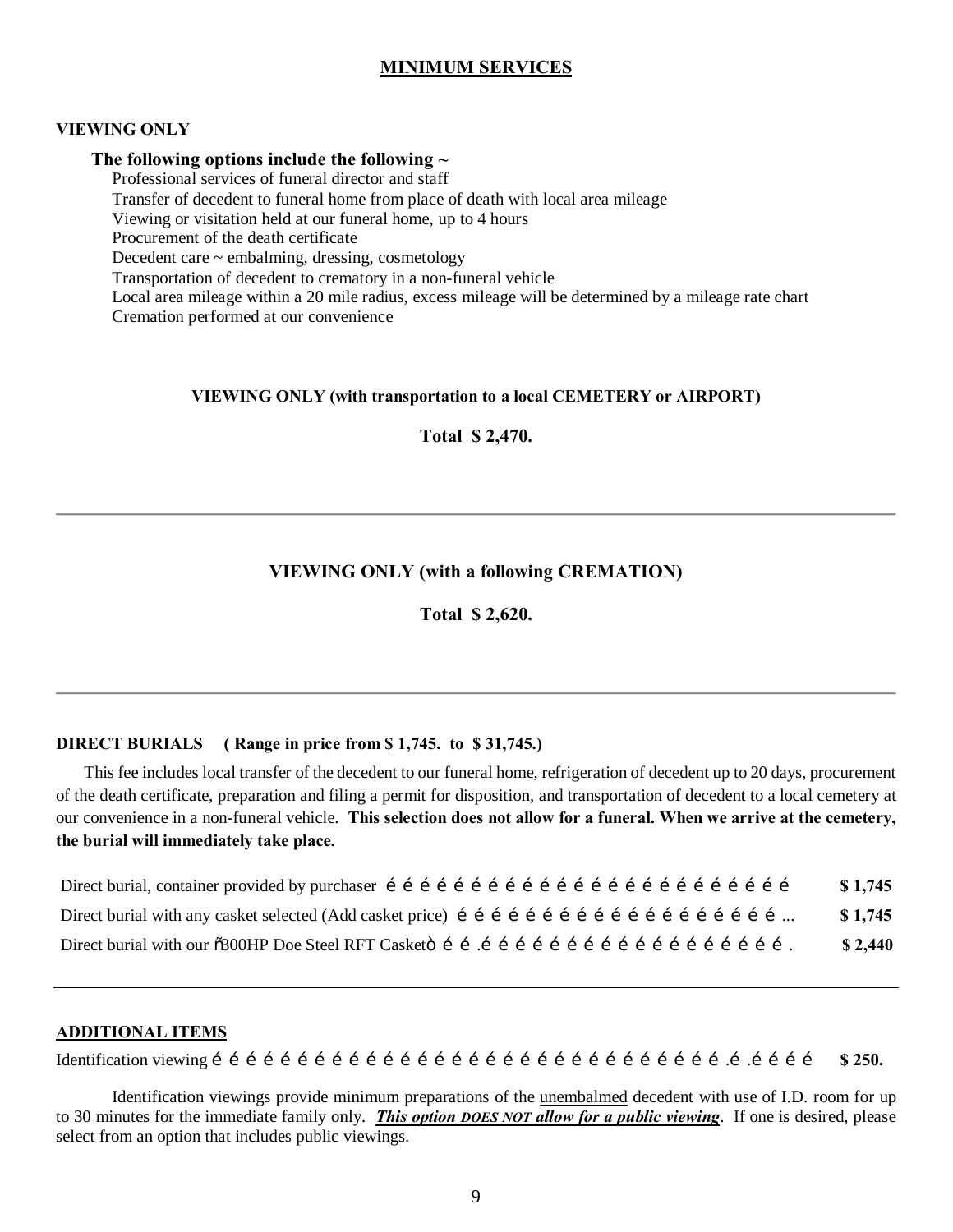#### **MINIMUM SERVICES**

#### **RECEIVING CASKETED REMAINS FROM ANOTHER FUNERAL HOME**

This service includes local transfer of the decedent to our funeral home, preparation and re-filing permit of disposition, and local transportation the decedent to a local cemetery at our convenience in a non-funeral vehicle.

This fee includes minimal participation of the funeral director and staff. If a funeral service or public viewing is desired, please add the desired services from our itemized price list to one of the following fees.

#### **NON~VIEWED SHIPMENT OF REMAINS TO ANOTHER FUNERAL HOME**

This fee includes local transfer of the decedent to our funeral home, embalming, placement in casket and shipping container, procurement of the death certificate, preparation and filing a permit for disposition, and transportation of decedent to airport in a non-funeral vehicle, if applicable (No charge for dressing, cosmetics, and a family only 30 minute viewing in our I.D. room if a casket is purchased from our facility).

This fee includes only minimal services of funeral director and staff. If a funeral service or public viewing is desired, please add the desired services and merchandise from our itemized price list to these fees listed below.

| With a non-funeral vehicle and mileage to Los Angeles International Airport $f \in f$ is $f \in f$ if $f \in f$ if $f$ | \$2,150. |
|------------------------------------------------------------------------------------------------------------------------|----------|
| With a non-funeral vehicle and mileage to Ontario International Airport i i i i i i i i i i i i i i i i i              | \$1,944. |

# **CHAPEL RENTAL**

#### **CHAPEL RENTAL (when another mortuary performed the cremation or burial)**

This fee includes the use of our chapel facility only. Our staff will help coordinate and direct the funeral service.

#### **Total \$ 2,520.**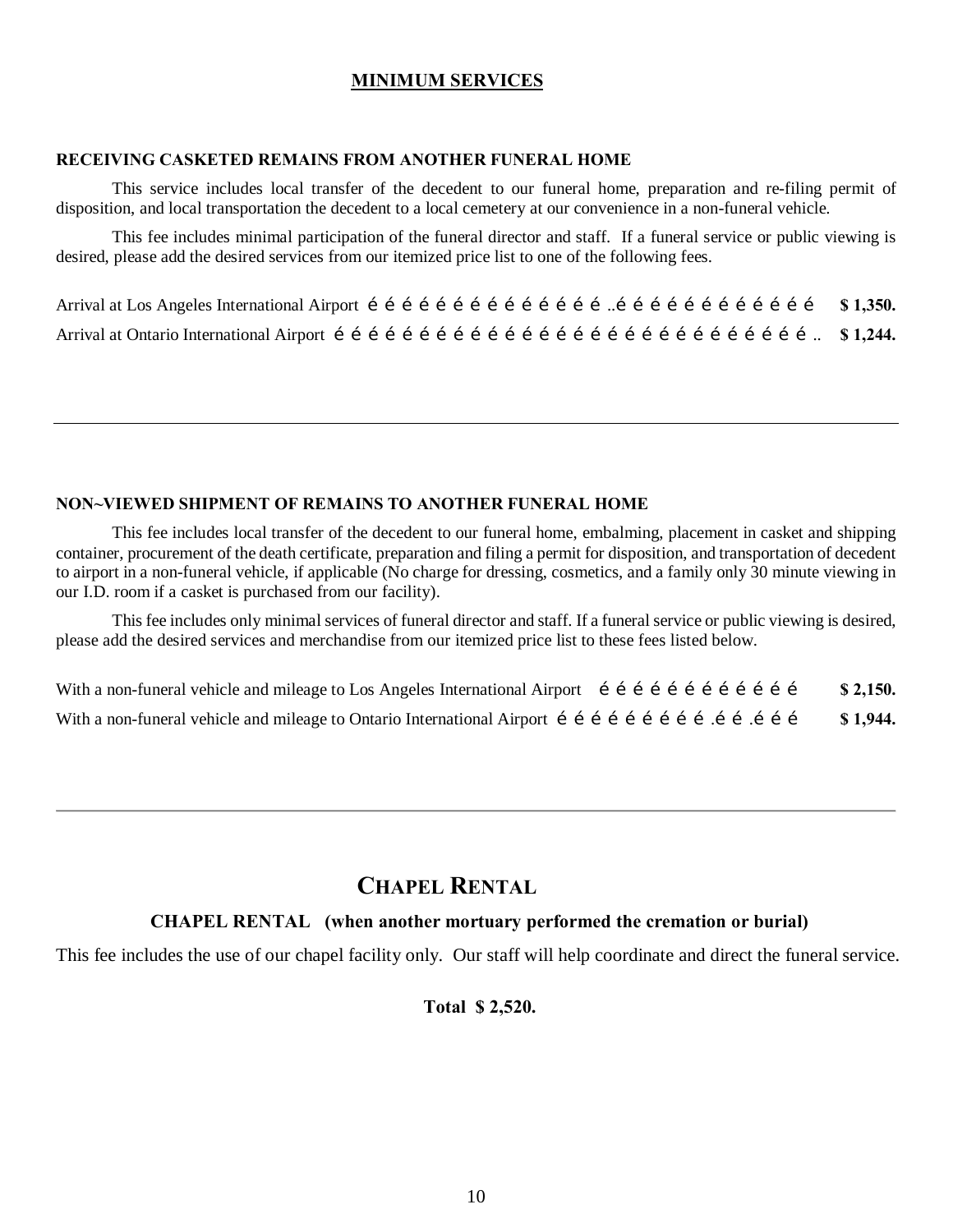# **Itemized Price List**

**1. BASIC SERVICES OF FUNERAL DIRECTOR AND STAFF (Required)** in interest in the second service  $\frac{1}{2}$ This fee for our basic services and overhead will be added to the total cost of the funeral arrangements you select. (This fee is already included in our charges for direct cremations, immediate burials, and forwarding or receiving remains.) **This fee includes our 24-hour/ 365 days a year availability, arrangement conference, coordination of selected services, preparation and filing death certificate and permit, and a proportionate share overhead including equipment cost, inventory costs, taxes, licenses, insurance, and utilities.**

#### **2. MISCELLANEOUS /ADDITIONAL SERVICES**

Insurance assignment processing fee …………………………………………………………………….. \$ 250. Coordination of Services with Riverside National Cemetery or other entity (when we are not involved).. \$ 100. Coordination of international Shipment (Excluding Mexico & Canada) ……………………………..…. \$ 250. International Shipment, procurement of Apostile Documents (Includes mileage to Los Angeles) …….… \$ 500. Preparation and filing documents with the court (estate filing) …………………………………….…… \$ 500. Certified mailing of documents ……………………………………..……………………………….…… \$ 25.

#### **3. CARE OF THE DECEDENT**

Except in certain special cases, embalming is not required by law. Embalming may be necessary, however, if you select certain funeral arrangements, such as a funeral with viewing. If you do not want embalming, you usually have the right to choose an arrangement that does not require you to pay for it, such as direct cremation or immediate burial.

Embalming …………………………………………………………………………………………………. \$ 800. Refrigeration of unembalmed remains (up to 20 days maximum, additional days are \$50 per day) .…… \$ 675. Dressing ……………...………………………………………………………………………………….. \$ 125. Cosmetology …………………………………………………………………………………………... \$ 125. Hairdresser ……………………………………………………………………………………..……. \$ 45. Post autopsy care …………………………………………………………………………………………. \$ 250. Post donation care ………………………………………………………………………………………... \$ 300. Use of preparation room for consent donation or autopsy (assistant not included) ………………..…….. \$ 800.

**4. CREMATION SERVICES** Cremation Fee (Standard Cremation) ………………………………………………………………... \$ 300. Oversize Cremation, additional, 300-400 lbs = Fee of \$150, plus heavy duty container @ \$175 ……… \$ 325. Oversize Cremation, additional, 401-500 lbs = Fee of \$250, plus heavy duty container @ \$175 ….…… \$ 425. Oversize Cremation, additional, 501-600 lbs = Fee of \$350, plus heavy duty container @ \$175 …...…. \$ 525. Cremation held after hours or on Saturday, Sunday, Holiday, additional …………….………….………. \$ 900. Priority Cremation, additional ………………...…………………………………………………………. \$ 200. Scattering of cremated remains at sea (Unaccompanied) Southern California coastal areas only …….….. \$ 200. Shipping of cremated remains via registered mail (U.S. only, suitable urn required) ………………….… \$ 200. Local delivery of cremated remains …………………………………………………………………….… \$ 200. Placement of Cremated Remains in urn provided by family ……………………………………….……… \$ 50. Removal & Disposal of Pacemaker ………………………………..……………..………………….…… \$ 50.

**5.** USES OF STAFF AND/OR FACILITIES<br>Visitation/Viewing for 4 hours up to 7:00 PM (additional/after hours are \$85.00 per hour) i i i i i. Visitation/Viewing for 4 hours up to 7:00 PM (additional/after hours are \$85.00 per hour) ……………. \$ 250. Identification viewing, includes minimum decedent preparations, 30 minutes maximum before 4:00 PM \$ 250. Chapel or church ceremony with a graveside ceremony ……………..…………………………………… \$1800. Chapel or church ceremony only, no cemetery ……………….………………………………………….. \$1600. Graveside ceremony ………………………………………………………………………………………. \$1300. Evening Service held at mortuary chapel ….………..…………………………………………….………. \$ 300. Evening Service held at a church in lieu of our mortuary, additional ……………..………..…………….. \$ 500. Visitation held at a church in lieu of our mortuary, additional .…………………………………………... \$ 300. Delivery to a cemetery at a specified day or time, additional …………………………………………….. \$ 400. Reception Facility ……………………………………………..………………………………………….. \$ 600. Saturday/Sunday/Holiday service held on or before 11:00 AM, additional ……………………………... \$ 900. Saturday/Sunday/Holiday service held after 11:00 AM to or on 4:00 PM, additional …………………… \$1100. Services held after a specified time and/or Saturday/Sunday/Holiday fee, additional per hour …............. \$ 150.

#### **6. \*TRANSPORTATION / AUTOMOTIVE EQUIPMENT**

|                                                                                                             | \$600. |
|-------------------------------------------------------------------------------------------------------------|--------|
|                                                                                                             | \$50.  |
|                                                                                                             | \$500. |
| Flower transportation with utility vehicle and driver (per vehicle) i i i i i i i i i i i i i i i i \$ 250. |        |
| Limousine and driver provided by outside source (outside source limo, 7 passenger) i i i i i i i i          | \$600. |
| Decedent transportation to airport or cemetery with non-fueneral vehicle i i i i i i i i i i i i i i        | \$250. |
| Decedent transportation to crematory with non-funeral vehicle i i i i i i i i i i i i i i i i i i           | \$100. |

\*LOCAL AREA - 20 mile radius, excess mileage will be determined by mileage rate chart.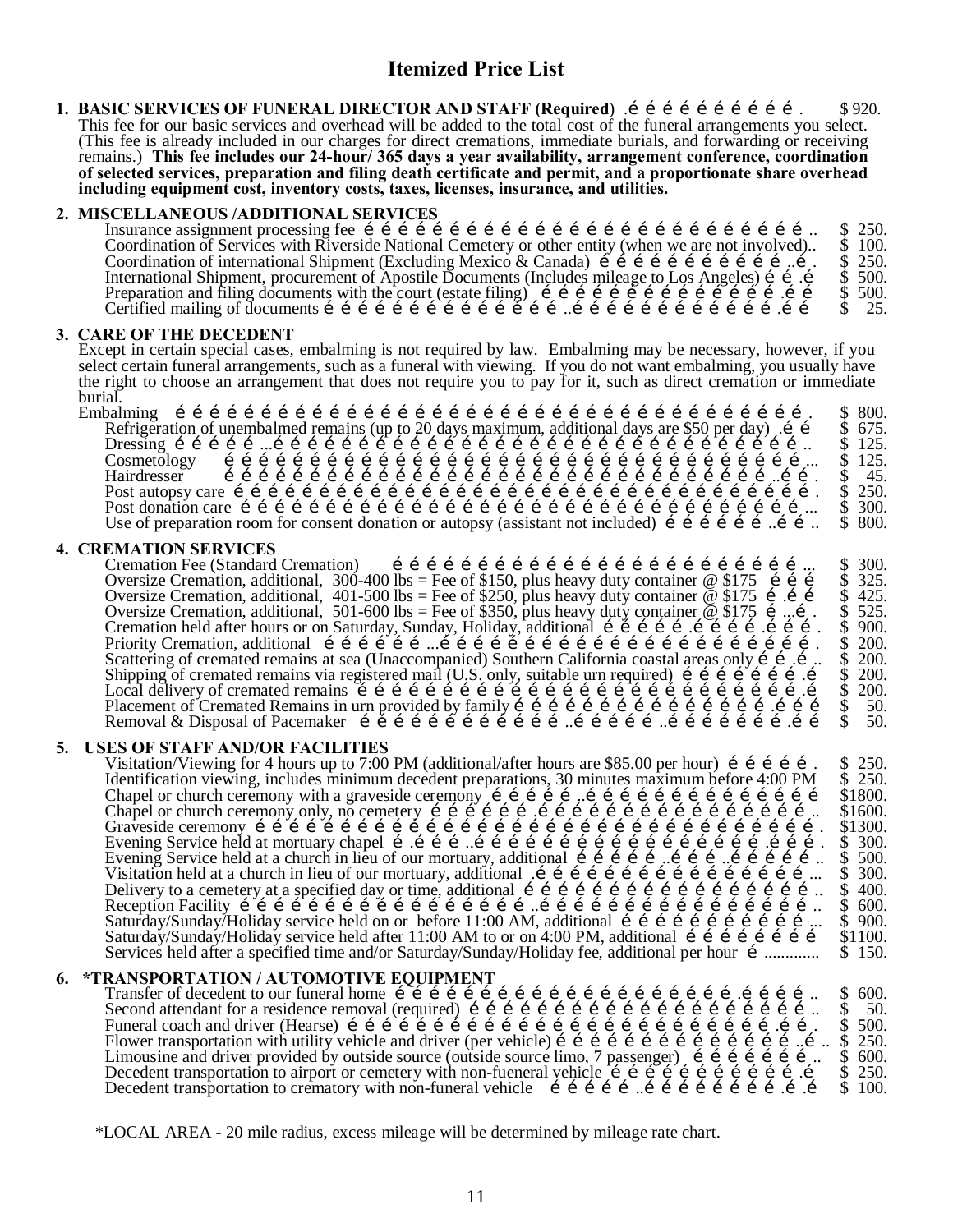# *Infant Services*

| Age                |               |
|--------------------|---------------|
| $0 \sim 2$ years   | 35 % Discount |
| $3 \sim 8$ years   | 30 % Discount |
| $9 \sim 12$ years  | 25 % Discount |
| $13 \sim 16$ years | 20 % Discount |
|                    |               |



# **INFANT SERVICE PRICING POLICY**

Child and infant services are available at a discounted price from our Itemized Price List and Package Options Price List. DICOUNTS ARE AVAILABLE FROM OUR BASIC SERVICES ONLY. Discounts do not apply to: Caskets, Merchandise, Additional mileage, Weekend/Holiday fees, Limousines, Cash Advance items, etc.

# **MERCHANDISE**

| Caskets available from<br>A complete price list will be provided at the mortuary                 |     | \$ 280.00 | TO. | \$30,000.00            |
|--------------------------------------------------------------------------------------------------|-----|-----------|-----|------------------------|
| Alternative containers available from<br>A complete price list will be provided at the mortuary  | S.  | 45.00     | TO. | -SS<br>175.00          |
| Outer burial containers available from<br>A complete price list will be provided at the mortuary | SS. | 225.00    | TO. | $\frac{$}{9}$ 4,295.00 |

# **SERVICE RELATED MERCHANDISE ITEMS**

| DVD Video (Photo Montage Video - Played during Chapel Service) í í í í í í í í .                                                                                                                                                          | \$  | $375.$ and up  |
|-------------------------------------------------------------------------------------------------------------------------------------------------------------------------------------------------------------------------------------------|-----|----------------|
|                                                                                                                                                                                                                                           | S.  | 55. and up     |
| Memorial folders (Qty. up to 100) $\hat{i}$ $\hat{j}$ $\hat{i}$ $\hat{j}$ $\hat{i}$ $\hat{j}$ $\hat{i}$ $\hat{j}$ $\hat{i}$ $\hat{j}$ $\hat{j}$ $\hat{k}$ $\hat{i}$ $\hat{j}$ $\hat{k}$ $\hat{j}$ $\hat{k}$ $\hat{k}$ $\hat{k}$ $\hat{k}$ | \$. | $70.$ and up   |
|                                                                                                                                                                                                                                           | \$  | 70.            |
|                                                                                                                                                                                                                                           | \$. | 25.            |
|                                                                                                                                                                                                                                           | \$. | 25.            |
|                                                                                                                                                                                                                                           | \$  | 10. and $up$   |
|                                                                                                                                                                                                                                           | \$. | $90.$ and up   |
|                                                                                                                                                                                                                                           |     | $$210.$ and up |
|                                                                                                                                                                                                                                           | \$  | 15. and $up$   |
|                                                                                                                                                                                                                                           | \$  | 120. and $up$  |
|                                                                                                                                                                                                                                           | \$. | 15. and $up$   |
|                                                                                                                                                                                                                                           |     | 180. and $up$  |
|                                                                                                                                                                                                                                           |     | $35.$ and up   |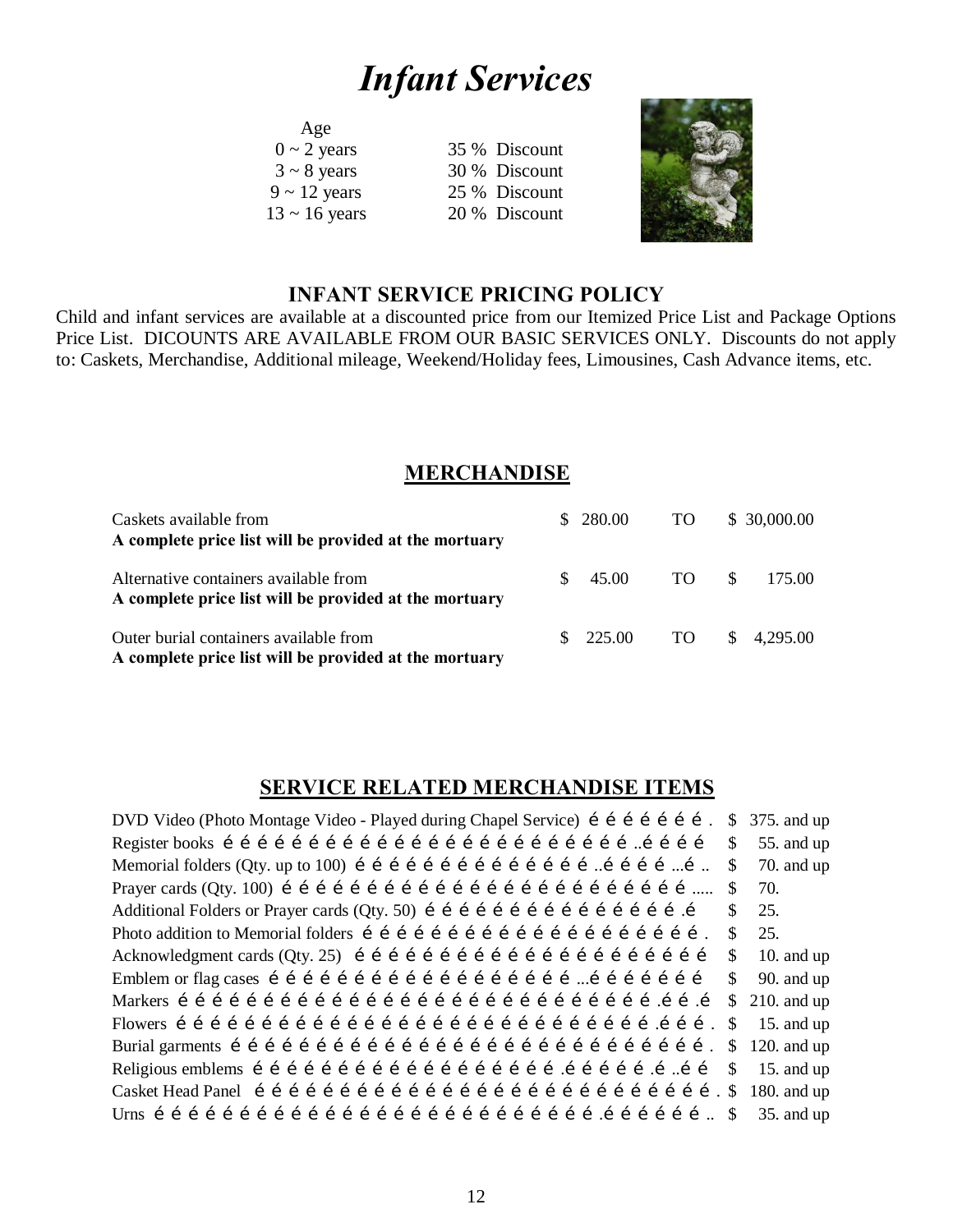### **SHIPPING CONTAINERS**

COMBINATION CASE (Used without a casket) Wood & Cardboard exterior, no interior  $\hat{i}$  i .... \$ 375. TRANSPORTATION CASE (Used with a casket) Wood bottom & Cardboard exterior, no interior  $\int$  \$175.

## **OUTER BURIAL CONTAINERS**

In most areas of the country, state and local law does not require that you buy a container to surround the casket in the grave. However, many cemeteries require that you have such a container so that the grave will not sink in. Either a grave liner or a burial vault will satisfy these requirements.

#### **CASKET (OUTER BURIAL CONTAINERS)**

| Wilbert Copper Triune   | 75 Year Warranty | \$4,295. |
|-------------------------|------------------|----------|
| Wilbert Bronze Triune   | 75 Year Warranty | \$4,090. |
| Veteran Stainless steel | 75 Year Warranty | \$2,895. |
| Cameo Rose              | 75 Year Warranty | \$2,895. |
| Stainless steel Triune  | 75 Year Warranty | \$2,895. |
| Venetian                | 65 Year Warranty | \$1,780. |
| Continental             | 55 Year Warranty | \$1,390. |
| Salute                  | 50 Year Warranty | \$1,290. |
| Montecello              | 50 Year Warranty | \$1,190. |
| Concrete #5             | No Warranty      | 795.     |

#### **CREMATED REMAINS (OUTER BURIAL CONTAINERS)**

| Veteran Stainless steel Cremation | 75 Year Warranty | 895. |
|-----------------------------------|------------------|------|
| Cameo Rose Cremation              | 75 Year Warranty | 895. |
| Venetian Cremation                | 65 Year Warranty | 695. |
| <b>Montecello Cremation</b>       | 50 Year Warranty | 595. |
| <b>Pyramid Cremation Vault</b>    | No Warranty      | 225. |

**WARRANTY DISCLAIMER** - Our funeral home makes no representations or warranties regarding caskets or outer burial containers. The only warranties, expressed or implied, granted in connection with goods sold with this funeral service or the written warranties, if any extended by the manufacturers thereof. No other warranties and, specifically, no implied warranties of merchantability and fitness of a particular purpose are extended by the seller.

 $\_$  ,  $\_$  ,  $\_$  ,  $\_$  ,  $\_$  ,  $\_$  ,  $\_$  ,  $\_$  ,  $\_$  ,  $\_$  ,  $\_$  ,  $\_$  ,  $\_$  ,  $\_$  ,  $\_$  ,  $\_$  ,  $\_$  ,  $\_$  ,  $\_$  ,  $\_$  ,  $\_$  ,  $\_$  ,  $\_$  ,  $\_$  ,  $\_$  ,  $\_$  ,  $\_$  ,  $\_$  ,  $\_$  ,  $\_$  ,  $\_$  ,  $\_$  ,  $\_$  ,  $\_$  ,  $\_$  ,  $\_$  ,  $\_$  ,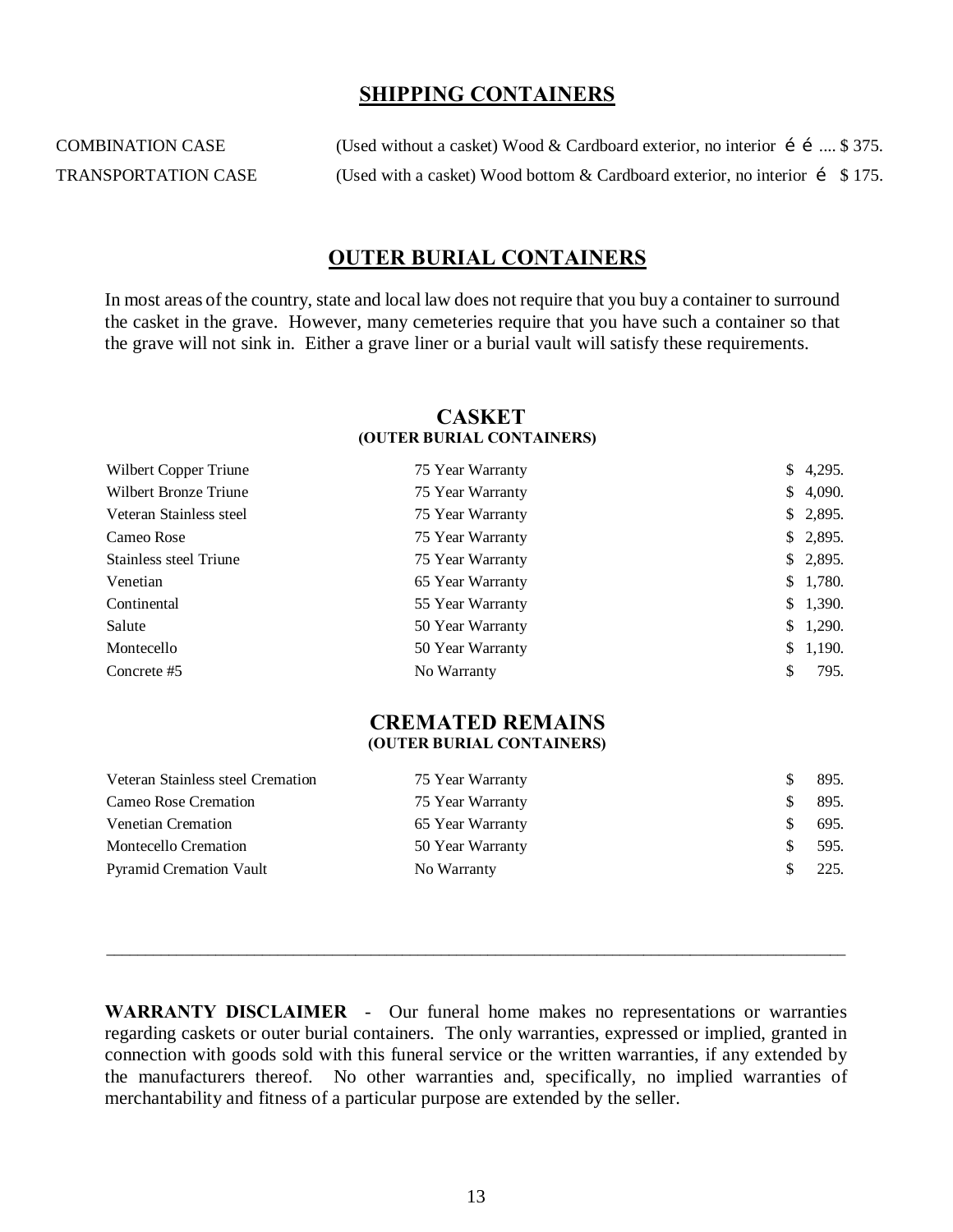# **Preciado Funeral Home 923 W. Mill Street, San Bernardino, California 92410 (909) 383-1108 FD# 1736**

#### **"THERE IS NO EVIDENCE THAT ANY CASKET REPRESENTED AS HAVING PROTECTIVE FEATURES, WHICH MAY INCLUDE A GASKET, WILL PRESERVE HUMAN REMAINS."**

### **CASKET PRICE LIST**

Prices effective February 1, 2022 and subject to change without notice

| Caskets available from                | $$280.00$ to $$30,000.00$ |  |  | * Available in selection room    |
|---------------------------------------|---------------------------|--|--|----------------------------------|
| Alternative containers available from | \$45.00 to \$175.00       |  |  | (NP) Non-Protective Steel Casket |
|                                       |                           |  |  | (G) Gasketed/Protective Casket   |

MATERIAL MODEL NAME & PRODUCT CODE EXTERIOR DESCRIPTION, INTERIOR COLOR PRICE

#### **BROZNZE, COPPER & STAINLESS STEEL ADULT CASKETS**

|                                       | (G) 48 Oz. Bronze2889 MAJESTIC BRUSHED BRONZE (A28284)                             | gold ext, pearl premium velvet int.                                                 | \$30,000. |
|---------------------------------------|------------------------------------------------------------------------------------|-------------------------------------------------------------------------------------|-----------|
|                                       | (G) 32 Oz. Bronze HARRISON (71005864)                                              | brushed natural venetian bronze ext., almond velvet int.                            | 10,595.   |
|                                       | (G) 32 Oz. Bronze2298 CORAL MIST (A22775)                                          | white ext, pink premium velvet int                                                  | 7,595.    |
|                                       | (G) 32 Oz. Bronze2444 ABERDEEN STARLITE BRUSHED (A24320)                           | brown ext, pearl premium velvet int.                                                | 7,295.    |
|                                       | (G) 32 Oz. Copper2308 PRINCETON LIGHT BRUSHED (A23310)                             | brown ext, champagne velvet interior                                                | 6,995.    |
| $(G)$ 32 Oz. Copper ESTATE $(A23330)$ |                                                                                    | midnight blue exterior, blue velvet interior                                        | 6,695.    |
|                                       | (G) 32 Oz. Copper2308 TROJAN GUNMETAL (A23315)                                     | silver ext, silver velvet interior                                                  | 6,695.    |
| (G) Stainless Steel                   | PIETA (71009524) brushed light copper venetian bronze ext., almond velvet interior |                                                                                     | 4,495.    |
|                                       | (G) Stainless Steel3887 CASCADE LIGHT BRUSHED (A38236)                             | gray ext, silver premium velvet interior                                            | 4,495.    |
|                                       | (G) Stainless Steel3887 REGENCY DARK BRUSHED (A38292)                              | gray ext, silver premium velvet interior 4,495.                                     |           |
| (G) Stainless Steel                   |                                                                                    | GALAXY WHITE SAND (71009570) brushed white sand ext., crème basketweave int. 4,295. |           |

#### **HARDWOOD/WOOD ADULT CASKETS**

| Mahogany       |      | <b>PARLIMENT</b>                | (71006694) | dark exterior, sand velvet interior                                | \$12,700. |
|----------------|------|---------------------------------|------------|--------------------------------------------------------------------|-----------|
| Cherry         |      | <b>MORGAN</b>                   | (H46250)   | dark exterior, beige velvet interior                               | 9,095.    |
| *Mahogany      |      | <b>NAVARE</b>                   | (H48097)   | medium exterior, tailored silver beige velvet interior             | 6,695.    |
| Cherry         |      | <b>WINFIELD</b>                 | (71006919) | high polished dark cherrytone ext., almond velvet int.             | 6,695.    |
| Cherry         |      | <b>GATEWOOD</b>                 | (71007695) | dark exterior, ivory velvet interior                               | 5,795.    |
| Cedar          |      | <b>HIGHLAND</b>                 | (N0A003)   | medium exterior, beige linden interior                             | 4,995.    |
| Maple          |      | <b>VIRGINIA ROSE (71085828)</b> |            | light exterior, pink linwood interior                              | 4,090.    |
| Maple          |      | <b>MERCER</b>                   | (71085720) | medium exterior, rosetan Bellaire crepe interior                   | 4,090.    |
| Poplar         |      | <b>MAGNOLIA</b>                 | (71085720) | dark exterior, white eyelet interior                               | 3,495.    |
| Poplar         |      | <b>PIETA</b>                    | (7006936)  | dark exterior, rosetan crepe interior                              | 3,495.    |
| *Pecan         |      | <b>SEBRING</b>                  | (71085765) | dark exterior with satin finish, white brocade interior            | 3,295.    |
| *Poplar        |      | <b>PROVINCIAL</b>               | (71006936) | dark exterior, polished walnut finish, rosetan crepe int.          | 3,295.    |
| *Poplar/Veneer |      | <b>MADISON</b>                  | (H41150)   | dark exterior, rosetan crepe interior                              | 3,295.    |
| *Poplar        |      | <b>DAKOTA</b>                   | (71085784) | medium exterior, khaki basketweave interior                        | 3,295.    |
| *Poplar        |      | <b>BRISTOL</b>                  | (H41210)   | dark exterior, rosetan bellaire crepe interior                     | 3,295.    |
| Poplar/Veneer  |      | <b>ENDICOTT</b>                 | (71009725) | dark exterior, rosetan crepe interior                              | 2,495.    |
| *Poplar/Veneer |      | <b>LAKEVIEW</b>                 | (H40030)   | medium exterior, rosetan crepe interior                            | 2,495.    |
| *Poplar/Veneer |      | WHITMIRE II                     | (71006666) | dark exterior, satin walnut finish, rosetan crepe interior         | 2,495.    |
| Poplar/Veneer  |      | <b>SIRIUS</b>                   | (H40105)   | medium exterior, rosetan crepe interior                            | 2,495.    |
| Pine           |      | <b>SIERRA</b>                   | (H44098)   | light exterior, rosetan crepe interior                             | 2,495.    |
| *Veneer        | VC11 | <b>SPIRIT</b>                   | (Apex)     | dark exterior, cherry tone finish, light almond velvet int. 2,495. |           |
|                |      |                                 |            |                                                                    |           |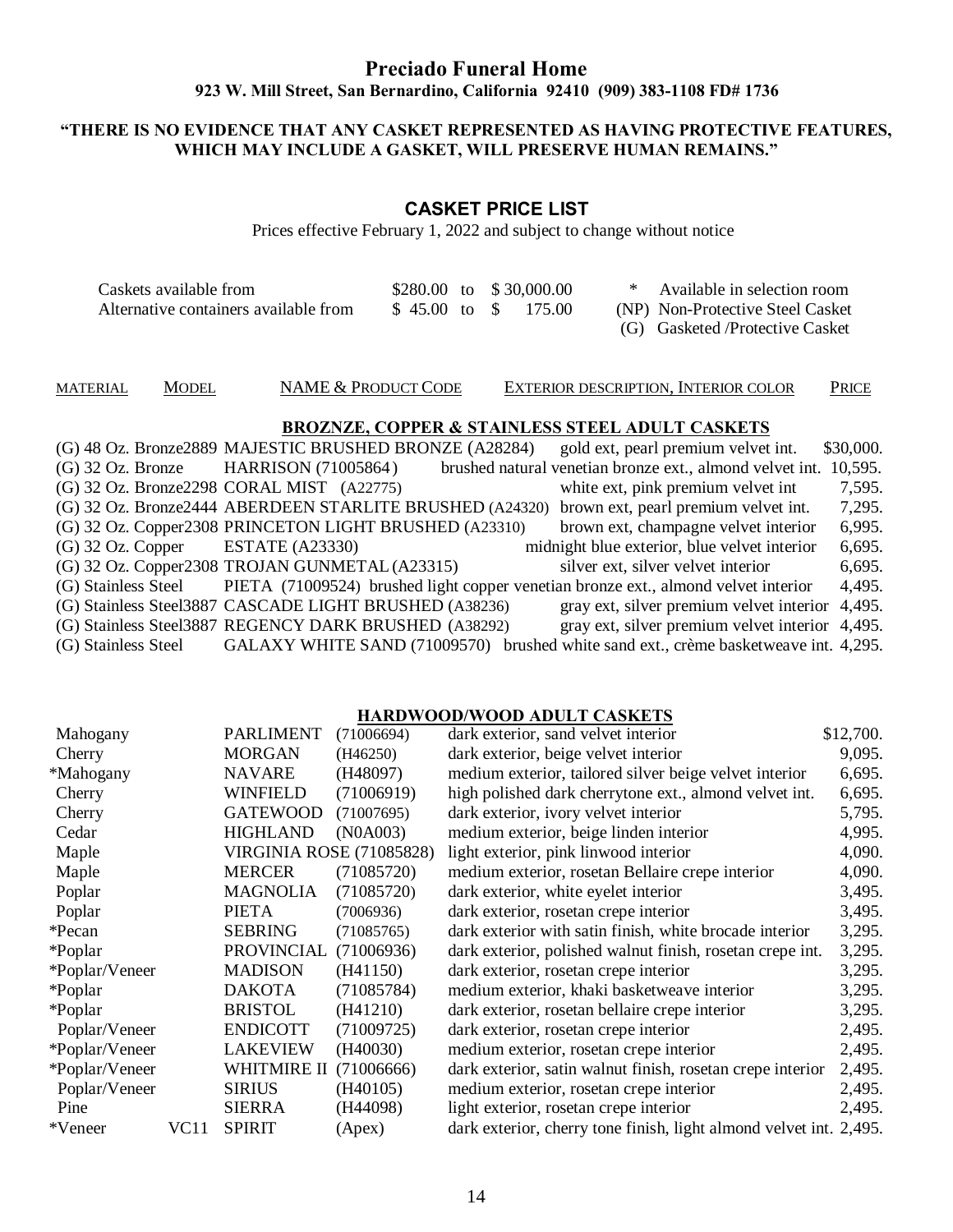| <b>MATERIAL</b> | <b>MODEL</b>     | <b>NAME &amp; PRODUCT CODE</b> |            | EXTERIOR DESCRIPTION, INTERIOR COLOR                     |          |
|-----------------|------------------|--------------------------------|------------|----------------------------------------------------------|----------|
| Poplar          |                  | <b>PHOENIX</b>                 | (H40135)   | light exterior, eggshell satin interior                  | \$2,095. |
| *Poplar/Veneer  |                  | <b>GLASTON</b>                 | (H40901)   | medium exterior, rosetan crepe interior                  | 2,095.   |
| Poplar/Veneer   |                  | <b>PRINCE</b>                  | (H41500)   | medium exterior, rosetan crepe interior                  | 2,095.   |
| *Poplar/Veneer  |                  | <b>MEREDITH</b>                | (71007171) | dark exterior, rosetan crepe interior                    | 2,095.   |
| *Veneer         | VC <sub>12</sub> | <b>OAKVILLE</b>                | (Apex)     | light ext., oak matt finish, light champagne velvet int. | 2,095.   |
| *Veneer         |                  | <b>SIMPLICITY</b>              | (H400051)  | medium exterior, rosetan satin interior                  | 2,095.   |
| Veneer          |                  | <b>FREMONT</b>                 | (H40100)   | medium exterior, rosetan tremaine interior               | 2,095.   |
| *Poplar/Veneer  |                  | <b>LONKAY</b>                  | (H40080)   | medium exterior, white satin interior                    | 1,795.   |
| *Veneer         |                  | <b>KENTON</b>                  | (H40235)   | dark exterior, rosetan crepe interior                    | 1,595.   |
| *Veneer         |                  | <b>LANCASTER</b>               | (H40230)   | light exterior, rosetan crepe interior                   | 1,595.   |

## **STEEL ADULT CASKETS**

| $*(G)18$ Gauge  | 547  | MEADOW MERLOT BRUSHED (A05185)       | violet ext, orchid bellaire crepe int.                                         | 3,295. |
|-----------------|------|--------------------------------------|--------------------------------------------------------------------------------|--------|
| $*(G)18$ Gauge  | 843  | MIDNIGHT BLUE (A08179)               | blue ext, rosetan bellaire crepe int.                                          | 3,295. |
| $(G)18$ Gauge   | 843  | WHITE SAND (A08161)                  | beige exterior, rosetan bellaire crepe interior                                | 3,295. |
| $(G)18$ Gauge   | 1382 | õGENEVAö TAUPE (A13996)              | taupe exterior, pink linwood interior                                          | 3,295. |
| $*(G)18$ Gauge  | 502  | <b>BRUSHED HYACINTH (A05017)</b>     | pink exterior, pink bellaire crepe interior                                    | 3,295. |
| $*(G)18$ Gauge  | 887  |                                      | õKEYSTONEö ROLLEX BRUSHED (A08969) charcoal ext., silver basketweave int.      | 3,295. |
| $*(G)18$ Gauge  | 887  | PATRIOT (A08467)                     | ebony exterior, uniform black interior                                         | 3,295. |
| $(G)18$ Gauge   |      | GOING HOME (71005885)                | spruce blue exterior, blue crepe interior                                      | 2,595. |
| $(G)18$ Gauge   | 509  |                                      | GUADALUPE WHITE GOLD (A05018) white exterior, white bellaire crepe interior    | 2,595. |
| $(G)20$ Gauge   |      | <b>MONARCH (71007318)</b>            | silver dark gunmetal ext., white crepe interior                                | 2,495. |
| $*(G)18$ Gauge  |      | REVERE VENETIAN (71007381)           | venetian bronze ext., rosetan crepe interior                                   | 2,495. |
| $(G)18$ Gauge   | 979  | REVERE ROSEBUD (A09360)              | rosebud exterior, pink crepe interior                                          | 2,495. |
| $*(G)20$ Gauge  | 1058 |                                      | õEMBRACE ö WHITE SAND (A10252) beige exterior, crème basketweave interior      | 2,495. |
| $*(G)18$ Gauge  | 515  | WILTON BUTLER (71209619)             | silver exterior, white crepe interior                                          | 2,495. |
| $*(G)18$ Gauge  | 1614 | <b>EDSON ORCHID (71203632)</b>       | orchid exterior, pink crepe interior                                           | 2,495. |
| $(G)18$ Gauge   | 1614 | EDSON LONDON BLUE (71203631)         | blue exterior, blue crepe interior                                             | 2,495. |
| $(G)20$ Gauge   |      |                                      | MCKINLEY WHITE SAND (71077983) white sand shaded gold ext., rosetone crepe int | 2,495. |
| $*(G)20$ Gauge  |      | WINGATE (71013438)                   | dawn gold exterior, rosetone crepe interior                                    | 2,495. |
| $*(G)20$ Gauge  |      | ROSEBUD (71006319)                   | white shaded coral exterior, pink crepe interior                               | 2,495. |
| (G)20 Gauge 515 |      |                                      | "ARDENö CHIFFON ROSE (A05344) rose exterior, pink bellaire crepe interior      | 2,495. |
| $*(G)20$ Gauge  |      | <b>JESSUP BLUE</b> (71065176)        | blue exterior, blue crepe interior                                             | 2,095. |
| $*(G)20$ Gauge  |      | JESSUP ORCHID (71079272)             | orchid exterior, pink crepe interior                                           | 2,095. |
| (G)20 Gauge     |      | JESSUP COPPER (71065175)             | copper exterior, rosetone interior                                             | 2,095. |
| $*(G)20$ Gauge  |      | <b>ATLANTIC BRONZE (A02997)</b>      | russet bronze exterior, rosetone crepe interior                                | 2,095. |
| $(G)(20)$ Gauge |      | <b>ATLANTIC SILVER</b><br>(71007232) | silver exterior, white crepe interior                                          | 2,095. |
| $(G)20$ Gauge   | 210  | CHAMPION ORCHID (7123501)            | orchid shaded gray exterior, pink crepe interior                               | 2,095. |
| $*(G)20$ Gauge  |      | <b>ANGEL MERCURY</b><br>(71007916)   | white shaded gold exterior, white crepe interior                               | 2,095. |
| $(G)20$ Gauge   | 645  | <b>DENNISON</b> (71203524)           | colonial bronze & venetian bronze ext., rosetone crepe int.                    | 2,095. |
| $*(G)20$ Gauge  | 645  | DENNISON SILVER (71203527)           | silver exterior, white crepe interior                                          | 2,095. |
| 20 Ga. (NP)     | 1123 | PATTON BLUE (71085701)               | blue exterior, blue crepe interior                                             | 1,825. |
| 20 Ga. (NP)     | 1123 | PATTON SOFT PINK (71085671)          | pink exterior, pink crepe interior                                             | 1,825. |
| $*20$ Ga. (NP)  |      | (71005919)<br><b>VICEROY</b>         | silver hammertex exterior, white crepe interior                                | 1,795. |
| *20 Ga. (NP)    |      | <b>VICEROY</b><br>(71005920)         | copper hammertex exterior, rosetone crepe int.                                 | 1,795. |
| *20 Ga. (NP)    |      | <b>BARON 85 WHITE (71009771)</b>     | white exterior, white crepe interior                                           | 1,795. |
| $*20$ Ga. (NP)  |      | <b>BARON 85 SILVER (71005919)</b>    | silver exterior, white crepe interior                                          | 1,795. |
| 20 Ga. (NP)     |      | <b>BARON 85 BLUE (71007904)</b>      | blue exterior, blue crepe interior                                             | 1,795. |
| *(G)20 Gauge    |      | COLEMAN OLIVETONE (71203553)         | green exterior, rosetone crepe interior                                        | 1,795. |
| 20 Ga. (NP)     |      | <b>BELVEDERE</b> (71005912)          | olive hammertex exterior, moselle crepe int.                                   | 1,495. |